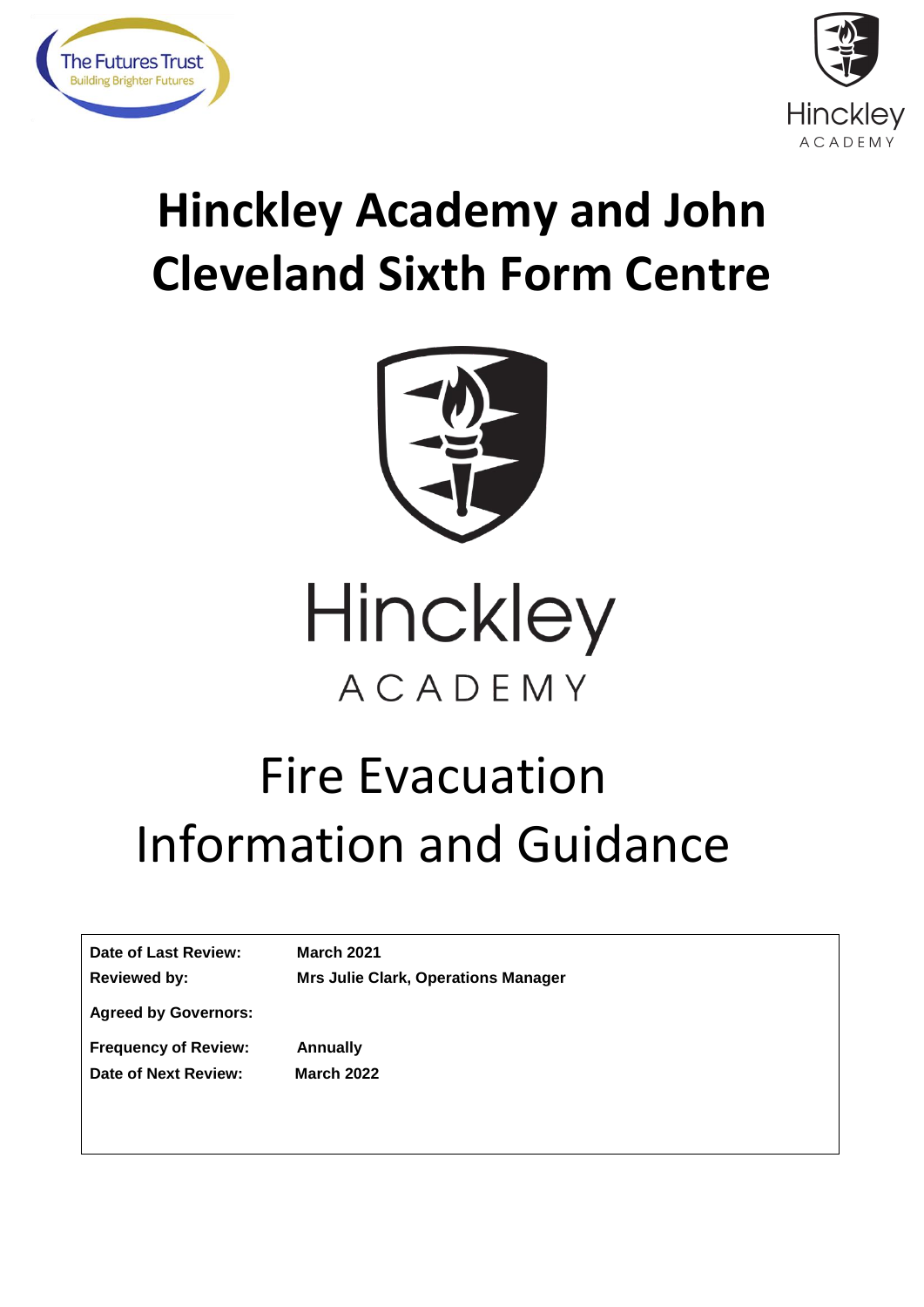



# **COVID-19 ADDENDUM Evacuation Information and Guidance Pack**

Academic Year **2021-22**

**ALL STAFF WITH RADIOS TO KEEP THEM TURNED ON FOR THE FULL DURATION OF THE EVACUATION**

**ATTENDANCE OFFICER / ATTENDANCE WELFARE OFFICER TO TAKE SPARE RADIOS OUT ONTO THE ASTRO TURF**

**SENIOR POINTS OF CONTACT FOR EVACUATION – Lead : Senior Premises Officer & Deputy: Operations Manager**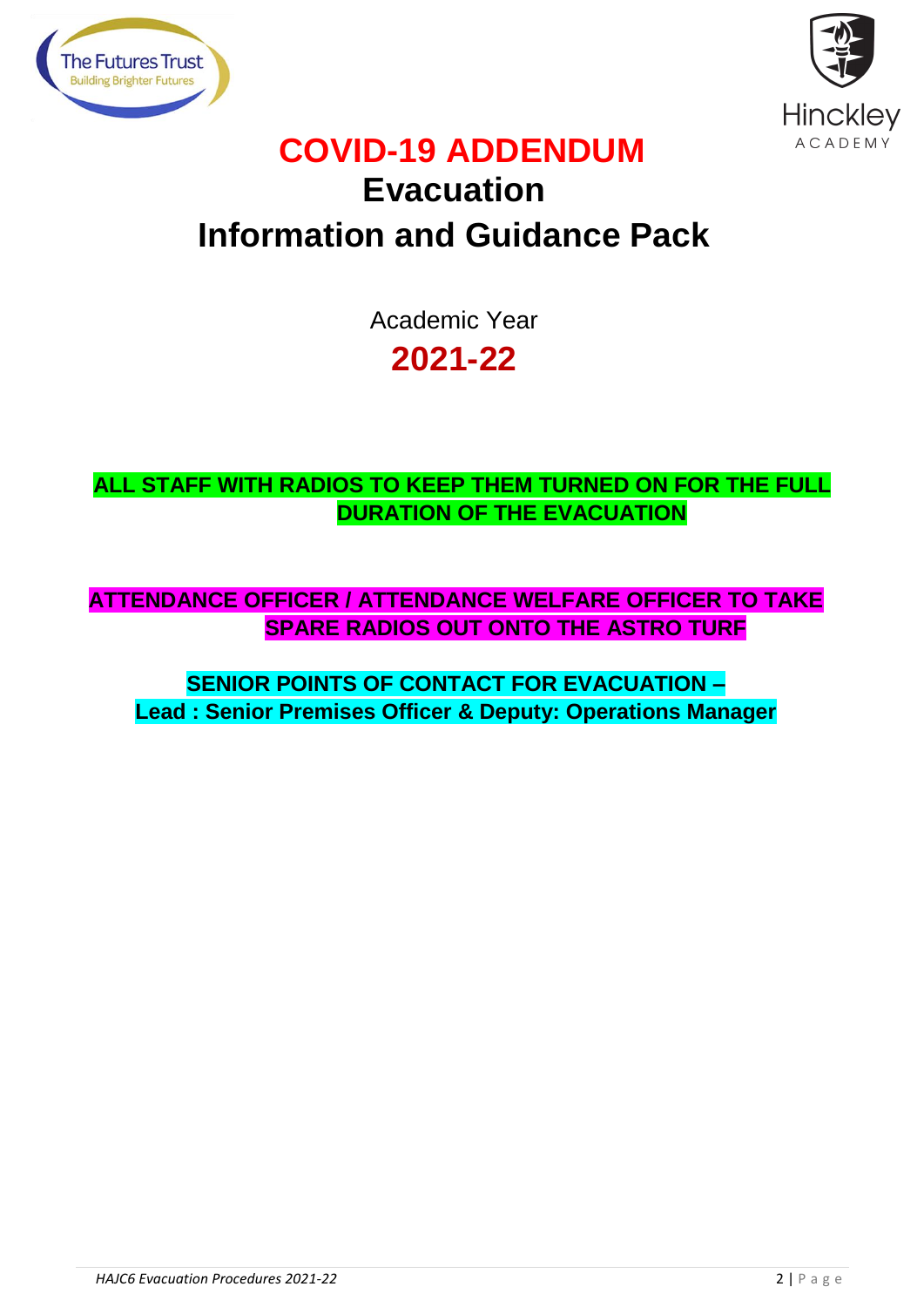



### Table of Contents

| J - Evacuation Information for Attendance Officer & Attendance Welfare Officer 12 |
|-----------------------------------------------------------------------------------|
|                                                                                   |
|                                                                                   |
|                                                                                   |
|                                                                                   |
|                                                                                   |
|                                                                                   |
|                                                                                   |
|                                                                                   |
|                                                                                   |
|                                                                                   |
| U - Evacuation Procedure between the hours 16:00 - 08:00 and Weekends 18          |
|                                                                                   |
|                                                                                   |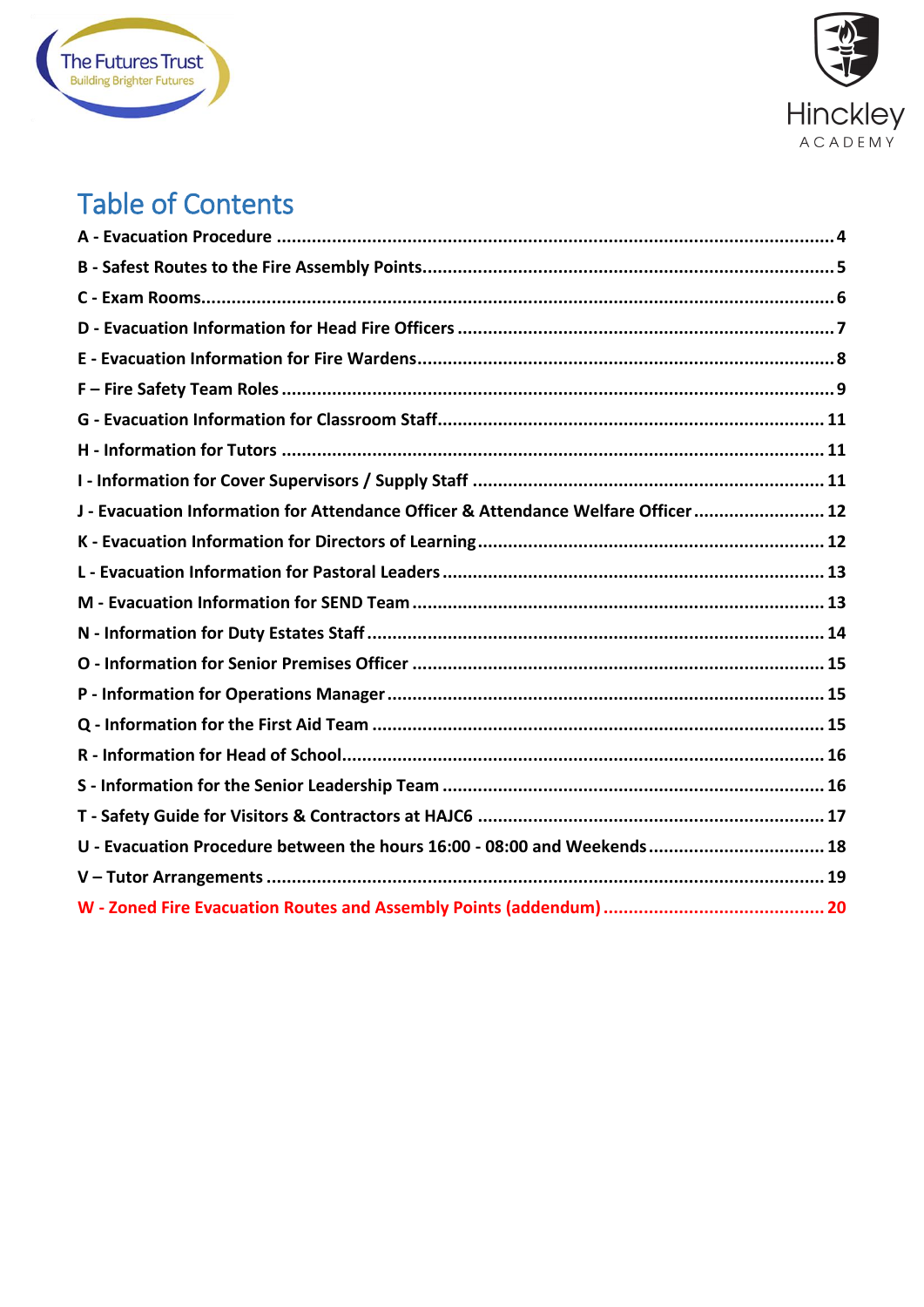



### <span id="page-3-0"></span>**On Hearing the Fire Alarm**

- 1. When the alarm sounds (the alarm is a continuous tone) evacuation commences, leaving through the nearest external door to the classroom. All fire routes have signs to the nearest external door. Once outside the building, make your way to the astro turf via the route detailed below (Section B). Should your route be blocked for any reason please use the safest alternative route, avoiding going through buildings where possible.
- 2. Staff instruct students as follows:
	- a. To immediately stand quietly
	- b. To turn off gas/electricity (science, D&T, workshops, etc.)
	- c. Do not waste time by collecting belongings
	- d. Do NOT use mobile phones
	- e. To evacuate to assembly area (astro turf) quietly
- 3. Check all students have left and close the door on leaving, **do not lock the door.**
- 4. Staff teaching the class at the time of evacuation to escort students to the astro turf.
- 5. Tutors to then proceed immediately to their fire point.
- 6. Students line up in Tutor Group order facing the centre of the astro turf, where a register will be taken.
- 7. Designated fire Wardens will check that all areas have been evacuated and report back to their Head Fire Officers. Head Fire Officers will call in their area as being clear once all wardens have reported back.
- 8. When the Fire Co-ordination Team have checked all the buildings and reported back to the Senior Premises Officer the all-clear will be signalled by the Head of School.
- 9. Tutors groups will be informed which gate to exit by, to minimise disruption and congestion.

#### **During Break and Lunch Times**

- 1. Staff inside buildings to evacuate as normal, instructing any students they see to proceed to the astro turf to register. Once students are clear, staff to proceed to their own assembly points.
- 2. Duty staff in the hall / foyer / cube to supervise evacuation of students, instructing them to go to the astro turf to register. Once students are clear, staff to proceed to their own assembly points.
- 3. Duty staff outside to ensure students are following the usual routes to the astro turf to register. Once students are clear, staff to proceed to their own assembly points.

#### **If you have a visitor with you**

If you have a visitor on site please ensure that they report to the receptionist who will be located near the gates between Reception and Cleveland House.

#### **Under no circumstances should any person remain inside the buildings whilst alarms are activated**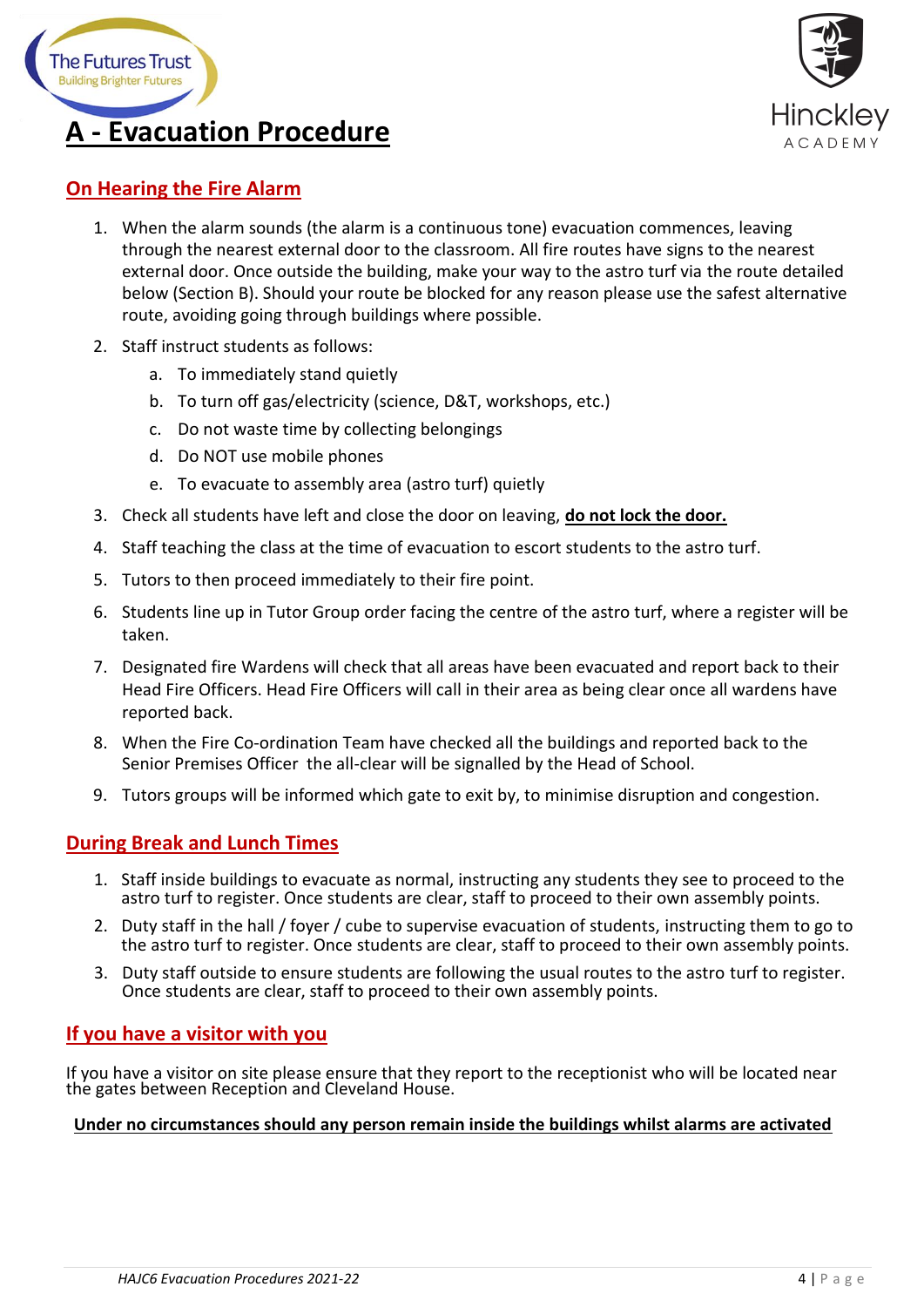# <span id="page-4-0"></span>**B - Safest Routes to the Fire Assembly Points**



| <b>Area</b>                                   | Route                                         | <b>Assembly Area</b>                     |
|-----------------------------------------------|-----------------------------------------------|------------------------------------------|
| <b>Student Support Centre</b>                 |                                               |                                          |
| Multi-Purpose Room                            | Path between Student Support and<br>Main Hall |                                          |
| Humanities                                    |                                               |                                          |
| Modern Foreign Languages                      | <b>By Sports Hall</b>                         | All years and all staff on Astro<br>Turf |
| Offices along Main Corridor                   |                                               |                                          |
| Library                                       | Astro Turf                                    |                                          |
| Main Hall / Foyer                             |                                               |                                          |
| <b>Area</b>                                   | <b>Route</b>                                  | <b>Assembly Area</b>                     |
| Sixth Form                                    | Path between Kitchen and Science              |                                          |
| Chemistry                                     | <b>Across Car Park</b>                        | All years and all staff on Astro<br>Turf |
| <b>Biology</b>                                | Gates by Dorothy Goodman mobile<br>Astro Turf |                                          |
| DO NOT GO INTO THE HALL OR ANY OTHER BUILDING |                                               |                                          |

| <b>Area</b>             | <b>Route</b>      | <b>Assembly Area</b>                                     |
|-------------------------|-------------------|----------------------------------------------------------|
|                         |                   |                                                          |
| <b>Cleveland House</b>  |                   | Assembly area between admin<br>block and Cleveland House |
| Reception / Admin Block |                   | outside the gates                                        |
| Main Kitchen            |                   |                                                          |
| Dorothy Goodman         | <b>Exit Doors</b> | Top Field                                                |

| Area                            | <b>Route</b>                                    | <b>Assembly Area</b>                     |
|---------------------------------|-------------------------------------------------|------------------------------------------|
| Sports Block / Mobiles          |                                                 |                                          |
| V-Block                         |                                                 |                                          |
| Mathematics / Mobiles           |                                                 |                                          |
| English                         | Path between Student Support and<br>abike sheds |                                          |
| Performing Arts                 |                                                 |                                          |
| <b>Flexible Learning Centre</b> | <b>Gates by Tennis Court</b>                    | All years and all staff on Astro<br>Turf |
| Food Technology                 |                                                 |                                          |
| Art, Design and Technology      | Astro Turf                                      |                                          |
| Social Science                  |                                                 |                                          |
| Physics                         |                                                 |                                          |
| ICT                             |                                                 |                                          |

#### **IF YOU ARE NOT ALLOCATED A FIRE ASSEMBLY AREA, GO TO THE ASSEMBLY AREA BETWEEN ADMIN BLOCK AND CLEVELAND HOUSE, OUTSIDE THE GATES**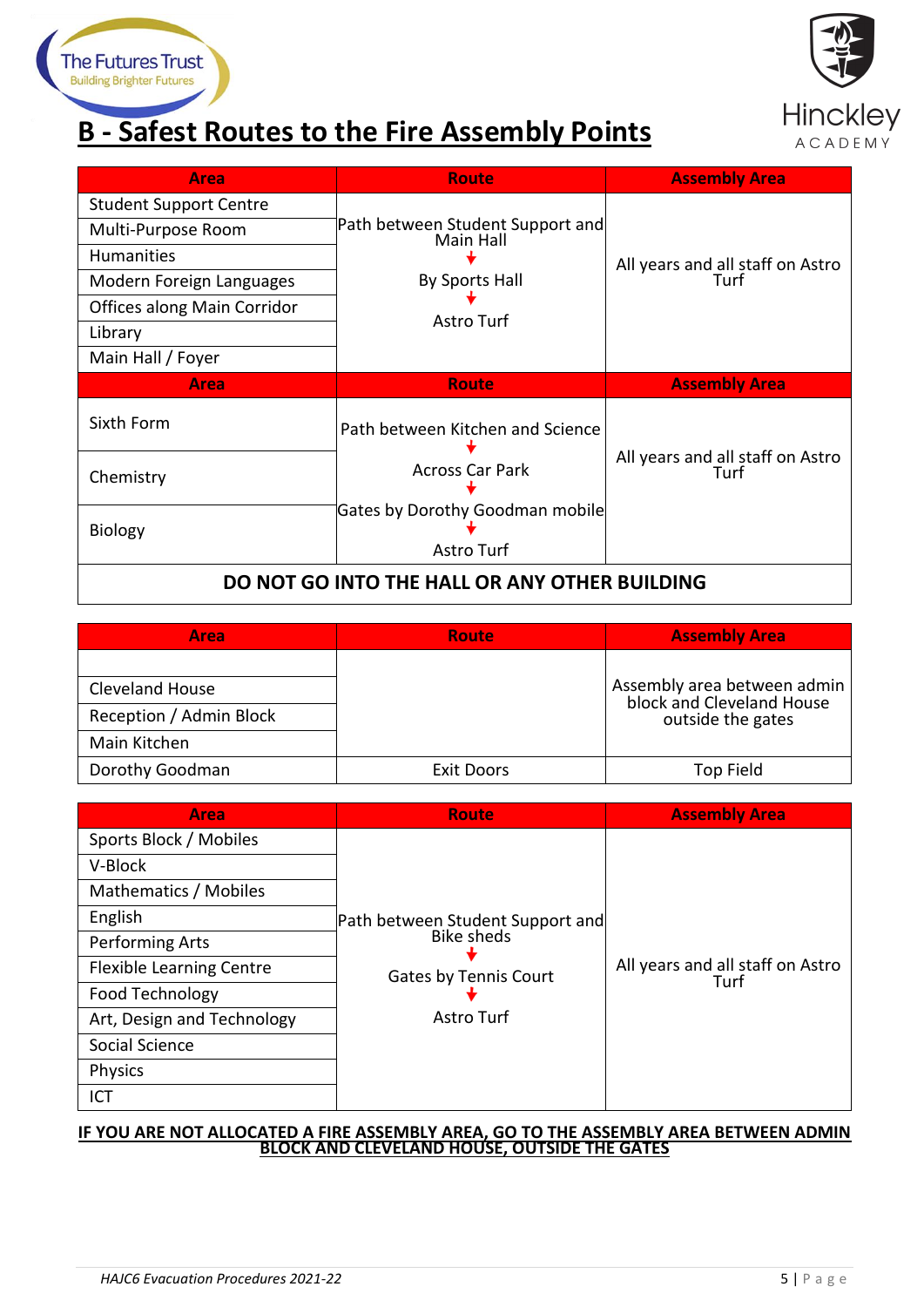



### <span id="page-5-0"></span>**On Hearing the Fire Alarm**

- 1. Invigilators to stop the exam and ask students to sit quietly.
- 2. The following staff will go to the Exam Rooms to assist the Invigilators:
	- Exams Officer
	- Vice Principal
- 3. In the event of a fire the Senior Premises Officer will inform the Invigilators of any Exam Room that needs to evacuate.
- 4. If the Invigilators feel that is unsafe to stay in the Exam Room they should evacuate.
- 5. Assembly points for Exam Rooms are as follows:

| Area     | <b>Assembly Area</b>      | <b>Staff Lead</b> |
|----------|---------------------------|-------------------|
| Gvm      | Cricket Pitch             | Vice Principal    |
| V-Block. | <b>Lower Tennis Court</b> | Exams Officer     |

**Vice Principal to be diverted from standard duties in case of an evacuation during examinations as the Senior Member of Staff, Assistant Principal to take over the astro responsibility**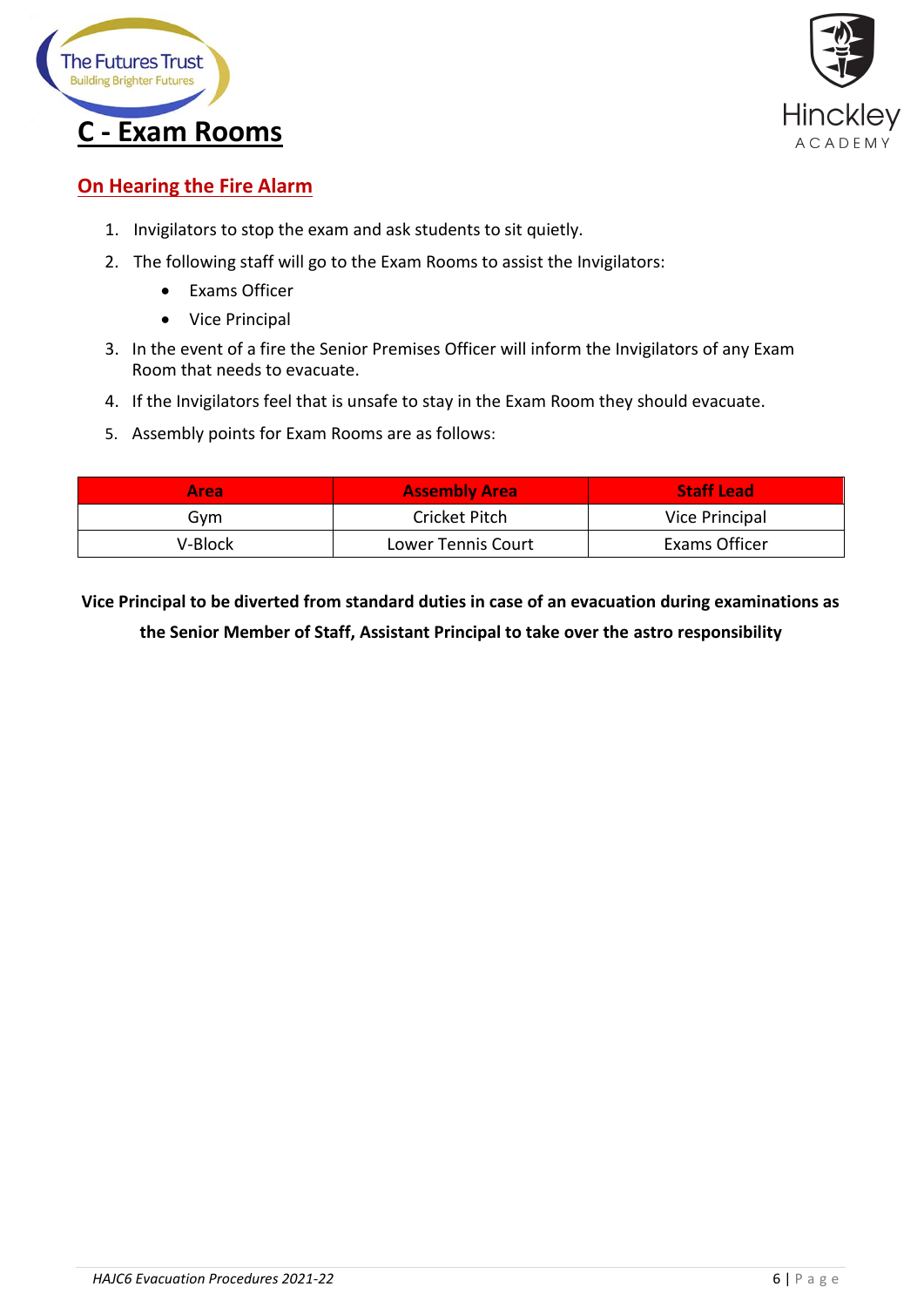



# <span id="page-6-0"></span>**D - Evacuation Information for Head Fire Officers**

### **On Hearing the Fire Alarm**

- 1. Taking a radio, "Area Checklist" and spare set of Fire Warden checklists, proceed to your location and await the return of your Fire Wardens with their completed checklists (see table below).
- 2. If any of your Fire Wardens are absent, perform their area check, or if possible, ask one of the other wardens to double up. If leaving your location to do this, make sure to inform your Fire Wardens that they should wait at the usual meeting point for you to return.
- 3. Tick off each Fire Warden area on your "Area Checklist", then once you have established all your areas are clear, radio through to the Senior Premises Officer to report, including your area number (e.g. "This is Rob – Area 4 is all clear").

### **After the All Clear**

- 1. Release Fire Wardens to return to their usual duties.
- 2. Give completed area checklists to the Senior Premises Officer.

| <b>Area</b> | <b>Head Fire Officer</b> | <b>Deputising Warden</b> | <b>Location</b>                   |
|-------------|--------------------------|--------------------------|-----------------------------------|
|             | Lisa Hackett             | Jo Hall                  | At Gates between Admin Block & CH |
|             | <b>Steve Dakin</b>       | Helen Thompson*          | Outside Admin Block Rear Entrance |
|             | Peter Harrison           | <b>Brian Atkins</b>      | Outside ADT Foyer Entrance        |
|             | Rob Lee                  | Jo Stockwell             | Outside Sixth Form Lower Entrance |

#### **Head Fire Officer Assembly Locations**

\* Rebecca Crisp to deputise on Fridays when Helen Thompson is not working

#### **List of Fire Wardens**

| Area | <b>Head Fire Officer</b> | <b>Fire Wardens</b>                                                              |
|------|--------------------------|----------------------------------------------------------------------------------|
|      | Vacancy                  | Duty Science Technician, ,~, Louise Leeson~, Esther Cullen~,<br>Michelle Massey~ |
|      | <b>Steve Dakin</b>       | Helen Thompson*, Rebecca Crisp, Nicky Boulton, Ian Ratherham                     |
|      | Peter Harrison           | Duty Science Technician, Brian Atkins, Joy Bates                                 |
|      | Rob Lee                  | Rachel Sales, Jo Stockwell, Paula Tomkins                                        |

\* Rebecca Crisp to deputise on Fridays when Helen Thompson is not working

~ Kitchen, Dorothy Goodman & Cleveland House wardens to perform checks, but then wait in their assembly areas for Kristyanne Goddard to go to them to confirm all clear. Kristyanne will then report back to Lisa Hackett to tick off these areas.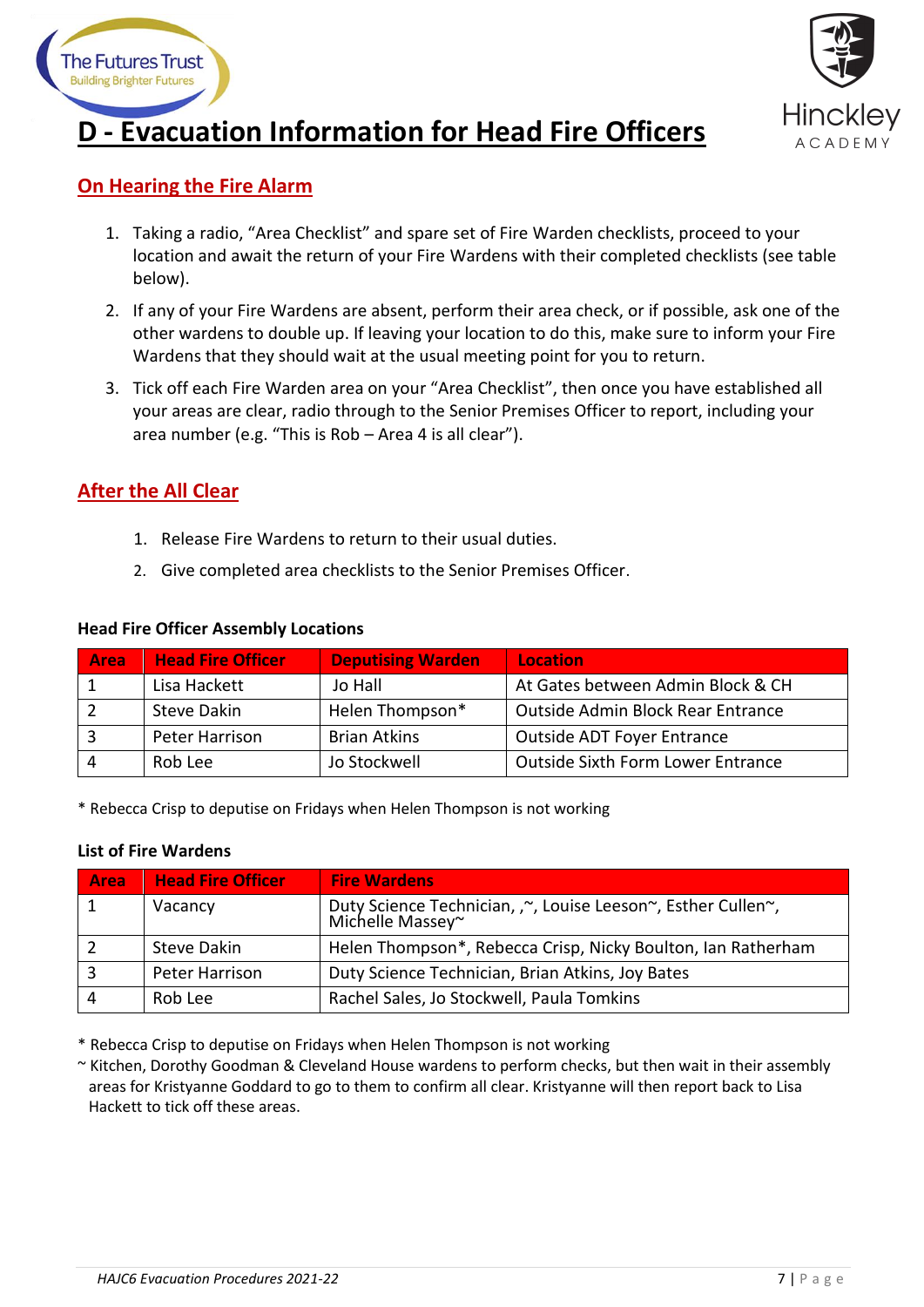

<span id="page-7-0"></span>



### **On hearing the Fire Alarm**

### **AS SOON AS THE FIRE BELL RINGS, FIRE WARDENS MUST START THE EVACUATION PROCESS WITHOUT DELAY.**

- 1. Proceed to your designated area location, taking with you a radio (where possible) and area checklist.
- 2. Check everyone has left the area by calling out and checking the rooms. Tick each room off your checklist as they are cleared. Please note that some rooms will have walk-in stores – these must also be checked. Rooms with additional stores are indicated on your check sheets.
- 3. Go to the designated area for your Head Fire Officer and hand in your checklist. Remain with your Head Fire Officer until they give you the all clear.
- 4. In case of staff absence, your Head Fire Officer may be covering an area check. Please wait for them at the designated area until they return. Alternatively, they may ask you to cover the additional area check – they will provide you with a sheet in this instance.

### **If you find a Fire**

If the fire is blocking your only exit then firefighting equipment will need to be used. Once outside the building inform your Head Fire Officers of the fire. If mobile phones are available phone 999.

#### **Science Technicians – Radioactive Sources**

The Science Technician on duty that day in Physics must remain with radioactive sources once they have completed their checks and handed in their check sheet (unless it is dangerous to do so).

#### **Training**

Head Fire Officers will receive training to carry out their role. Head Fire Officers to disseminate any relevant information accordingly.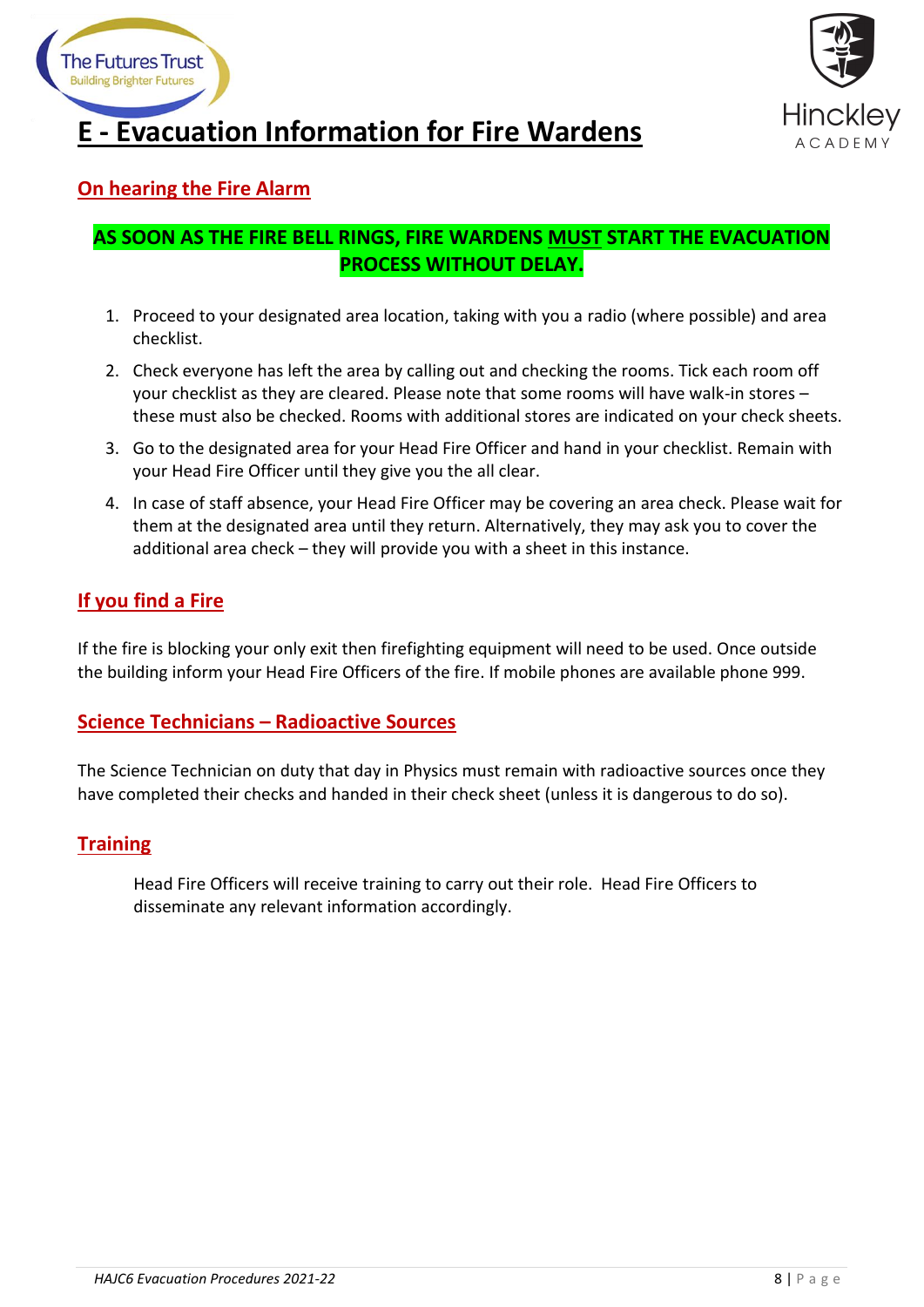



### **Fire Wardens / Head Fire Officers**

#### **FIRE WARDENS MUST REMAIN WITH THEIR FIRE OFFICER. CHECK SHEETS TO BE RETURNED TO SENIOR PREMISES OFFICER FOR FILING.**

<span id="page-8-0"></span>

| <b>Evacuation Area</b>                        | <b>Fire Warden</b>                        | <b>Head Fire Officer</b>            |
|-----------------------------------------------|-------------------------------------------|-------------------------------------|
| Upper Science (Biology & Chemistry)           | <b>Duty Science Technician</b>            |                                     |
| Reception / Admin Block                       | Nicky Boulton                             | Lisa Hackett                        |
| ~Main Kitchens                                | <b>Michelle Massey</b>                    | (at gates between Admin Block & CH) |
| ~Cleveland House                              | Louise Leeson                             |                                     |
| ~Dorothy Goodman Unit                         | <b>Esther Cullen</b>                      |                                     |
|                                               |                                           |                                     |
| Main Block Lower (including Foyer & Hall)     | Rebecca Crisp                             |                                     |
| Main Block Upper                              | Jo Hall                                   | <b>Steve Dakin</b>                  |
| Student Support, Maths / PE Mobiles           | Helen Thompson (Rebecca Crisp on Fridays) | (outside Admin Block rear entrance) |
| Sports Block                                  | Ian Ratherham                             |                                     |
| Art, Engineering, Textiles                    | <b>Bryan Atkins</b>                       |                                     |
| Food, Behaviour Support Unit, Social Sciences | <b>Joy Bates</b>                          | <b>Peter Harrison</b>               |
| D1, D14, IT Support                           | <b>Peter Harrison</b>                     | (outside ADT Foyer entrance)        |
| Lower Science (Physics)                       | *Duty Science Technician                  |                                     |
|                                               |                                           |                                     |
| FLC, Performing Arts                          | Jo Stockwell                              | Rob Lee                             |
| Sixth Form (including Kitchen & A14)          | Paula Tomkins                             | (outside Sixth Form lower entrance) |
| The Bridge                                    | Jo Stockwell                              |                                     |

\* Lower Science Technician to remain with radioactive sources once check sheet handed in (if safe to do so)

~ Fire Wardens for Cleveland House, Dorothy Goodman & Main Kitchens to perform checks as per their own procedures, then wait at their designated assembly area for Kristyanne Goddard to attend. Kristyanne will report back to Head Fire Officer (Lisa Hackett).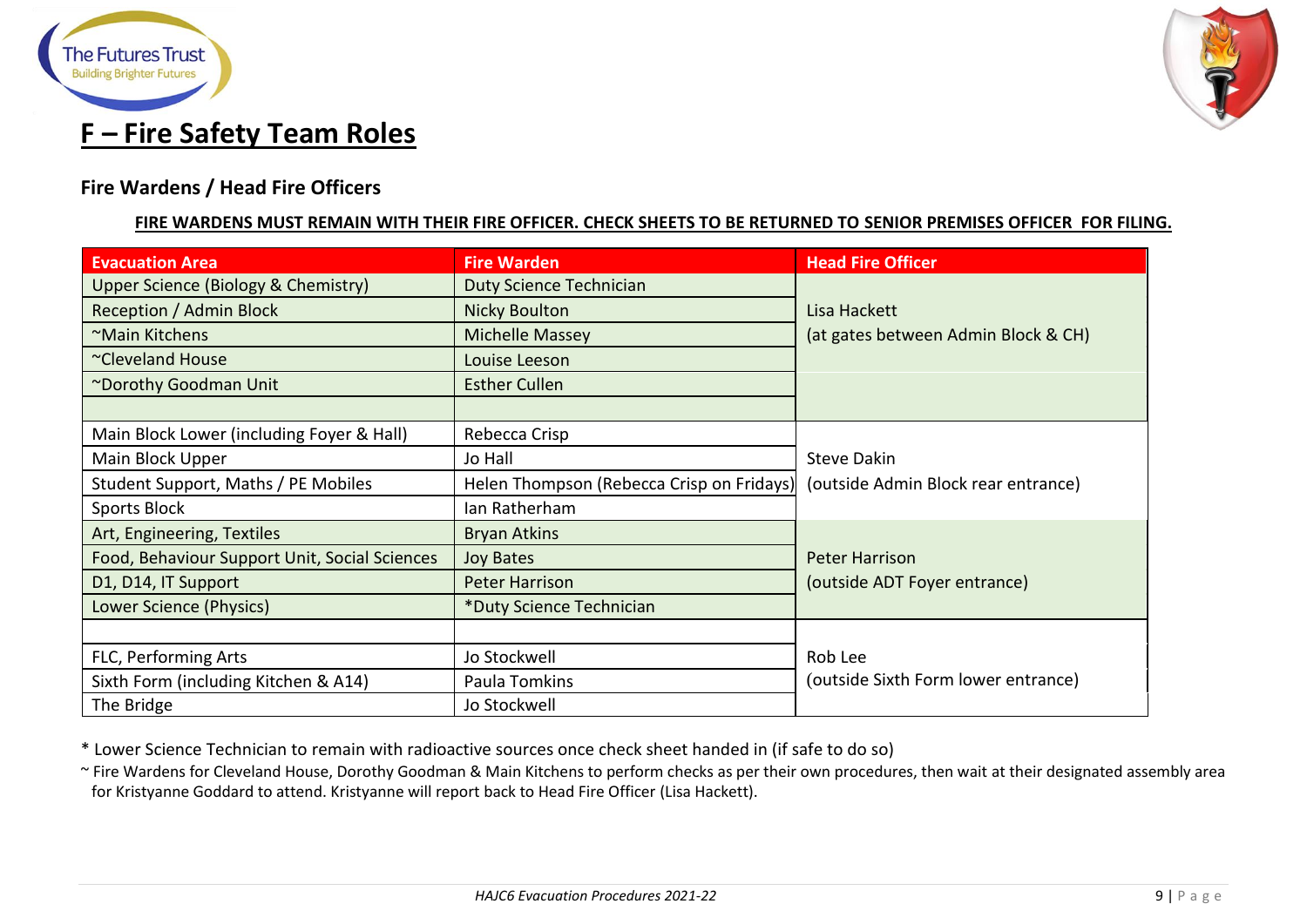



### **Other Roles**

| <b>Role</b>                                | <b>Staff</b>                                                                                   |
|--------------------------------------------|------------------------------------------------------------------------------------------------|
| <b>Estates Lead on Evacuation</b>          | Stuart Caswell (Deputy - Julie Clark)                                                          |
| Opening of Gates / Fire Panel              | All Estates Staff and Cleaners on Duty                                                         |
| <b>Printing Registers</b>                  | Nicky Hall                                                                                     |
| <b>Visitor Registration</b>                | Receptionist - Nicky Boulton                                                                   |
| KS3/4 Registration Team (Pastoral Leaders) | Klaire Wright / Kathryn Mason / Mark Tallis / Gemma Whittingham / Mandy French / Russ Arnold / |
|                                            | Nathan Bennett                                                                                 |
| <b>KS5 Registration Team</b>               | Janet Paterson / Mark Boast / Paula Tomkins                                                    |
| DG/ CH / Kitchens runner                   | Kristyanne Goddard                                                                             |
| <b>Gate Patrol</b>                         | Karen Canning / Hannah Hawkins                                                                 |
| <b>First Aider</b>                         | Helen Booker                                                                                   |
| First Aid Team                             | Helen Booker / Terry Senior / Kim Shaw / Naomi Murrell                                         |
|                                            |                                                                                                |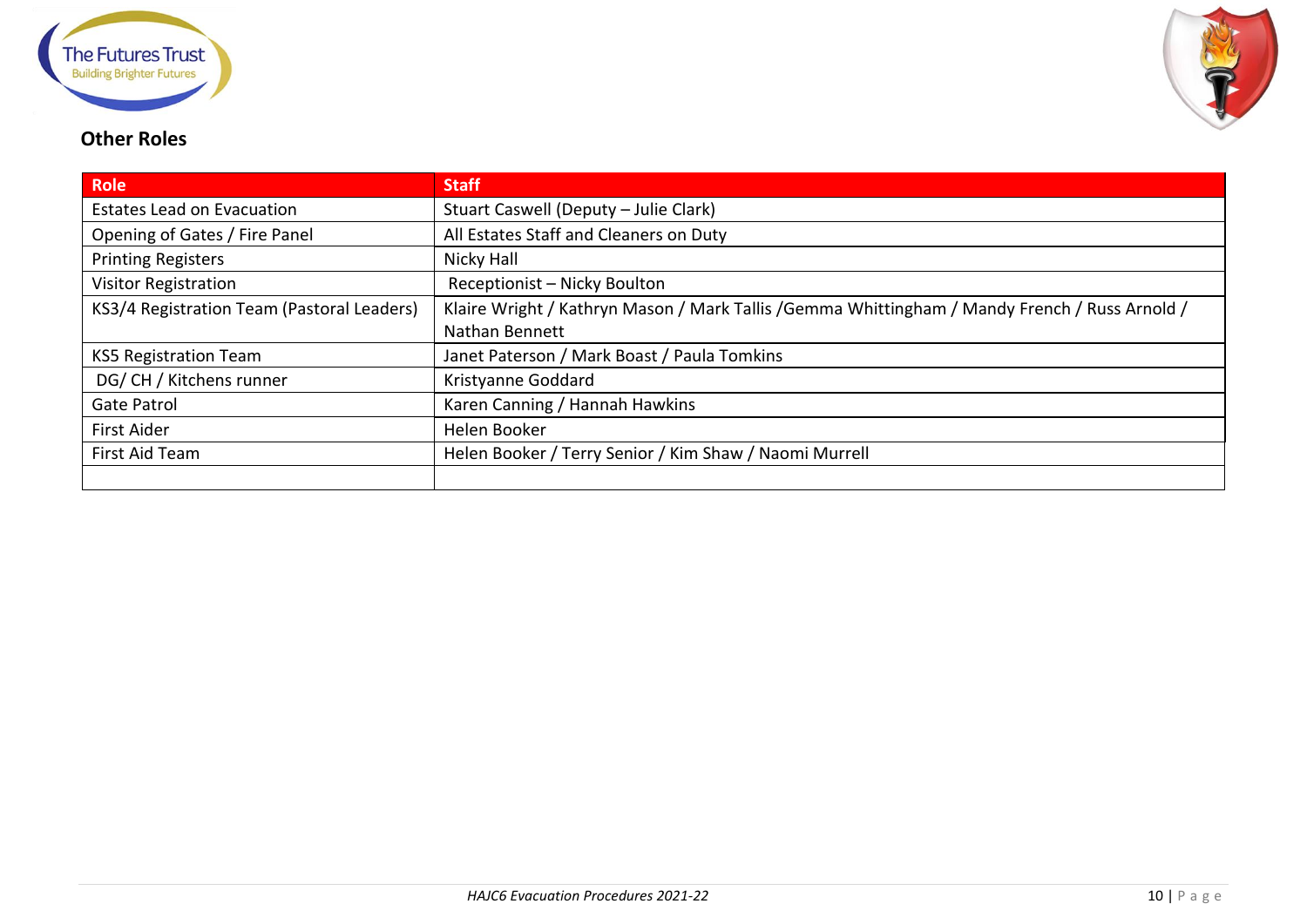



# <span id="page-10-0"></span>**G - Evacuation Information for Classroom Staff**

### **On hearing the Fire Alarm**

- 1. Instruct students to stop what they are doing.
- 2. Take your current class to the assembly points. Follow routes outlined from your classroom. Staff must escort their class to the astro turf and insist on students walking quietly and calmly.
- 3. **DO NOT** allow students to take belongings.
- 4. Leave the classroom and close the door.
- 5. **DO NOT** lock the classroom doors.
- 6. **DO NOT** re-enter the building until The Head of School signals the all clear.

Staff not teaching must immediately go the astro turf without taking any detours. At no stage must staff go off site, to cars, etc.

### <span id="page-10-1"></span>**H - Information for Tutors**

### **On hearing the Fire Alarm**

- 1. Proceed to your tutor groups' fire point immediately and instruct your tutor group to line up in alphabetical order facing the centre of the astro. All fire points are now labelled as your Tutor Group Number e.g. **TG 7PTH**.
- 2. The Pastoral Leader will bring registers to you allowing you to register students.
- 3. Inform the Pastoral Leader of any missing students.
- 4. Return registers to your Pastoral Leader.
- 5. **DO NOT** re-enter the building until The Head of School signals the all clear.
- 6. Once given the all clear, dismiss your tutor group in a calm manner through the designated gate.
- 7. A first aid team will be on hand to deal with any injuries. They will be located on the astro turf.

### <span id="page-10-2"></span>**I - Information for Cover Supervisors / Supply Staff / Contract Cleaning staff**

### **On hearing the alarm**

Cover Supervisors / Supply Staff to go to the tutor group on the astro turf they registered that morning.

Contract cleaning staff to meet contract cleaning supervisor on car park outside of the main turnstyle gates.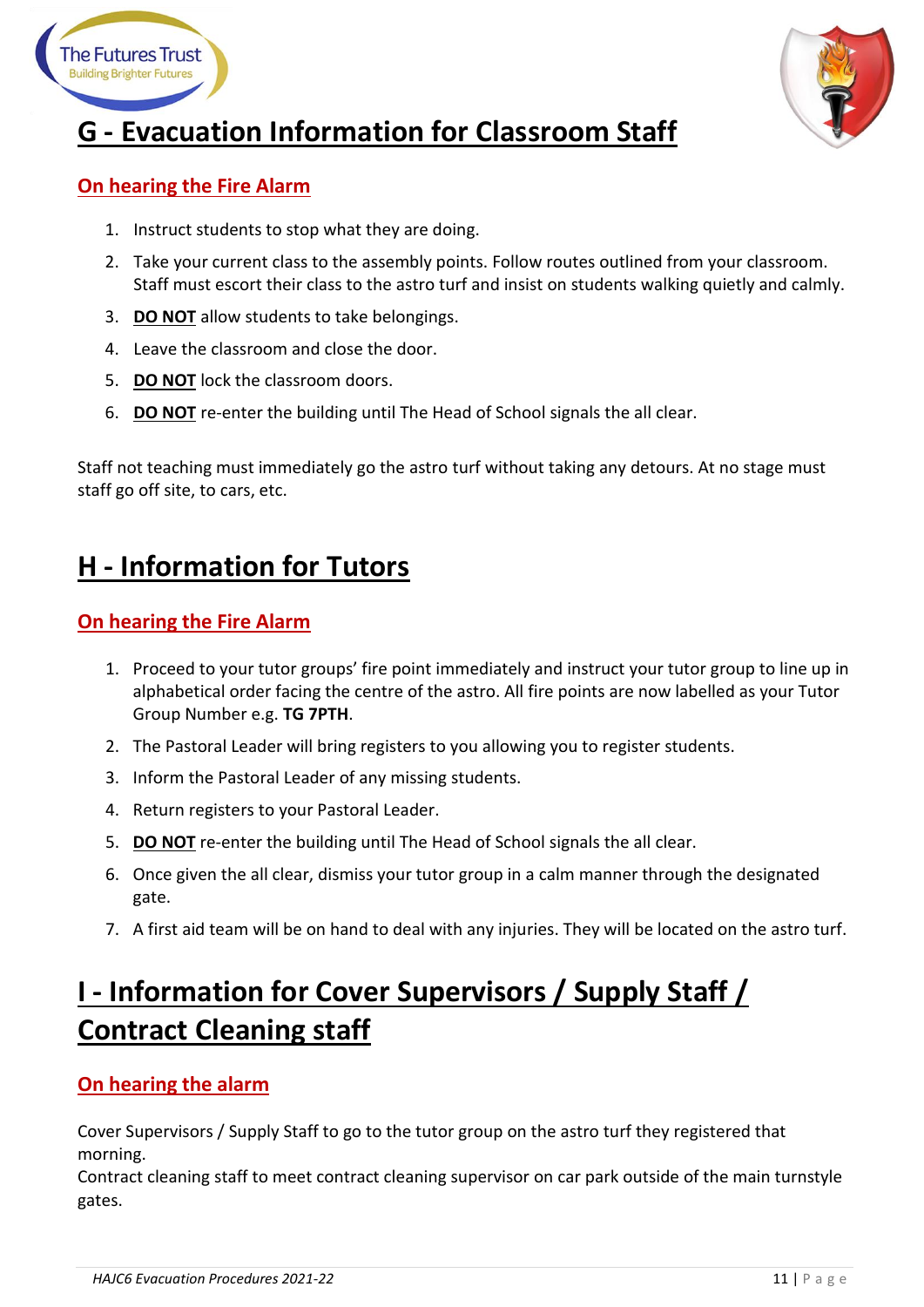



# <span id="page-11-0"></span>**J - Evacuation Information for Attendance Officer & Attendance Welfare Officer**

### **On hearing the Fire Alarm**

- 1. Print off / take a set of years 7, 8, 9, 10, 11, 12 and 13 registers.
- 2. Proceed to the astro turf and issue register packs to the Director of Learning.
- 3. Be centrally placed on the astro turf if only one member of Attendance staff is present.
- 4. Collect completed registers from Directors of Learning.

### <span id="page-11-1"></span>**K - Evacuation Information for Directors of Learning**

### **On hearing the Fire Alarm**

- 1. Proceed to the astro turf and find a central point for your key stage and wait for the Attendance Officer / Attendance Welfare Officer to bring registers.
- 2. Issue registers to Pastoral Leaders.
- 3. Be visible for Pastoral Leaders to alert you if necessary.
- 4. Collect in registers and pass to the Attendance Officer / Attendance Welfare Officer.
- 5. A first aid team will be on hand to deal with any injuries. They will be located on the astro turf.

The following staff to report to the designated Key Stage Director who will direct them to a Pastoral Leader:

**Vicky Bull** - Natalie Palmer-Wilson / \*Stacey Marr / \*Lee Price / Jane Mellor.

**Nathan Bennett** - Michelle Townsend / Yasmin Hutchinson

\*if not covering a tutor group.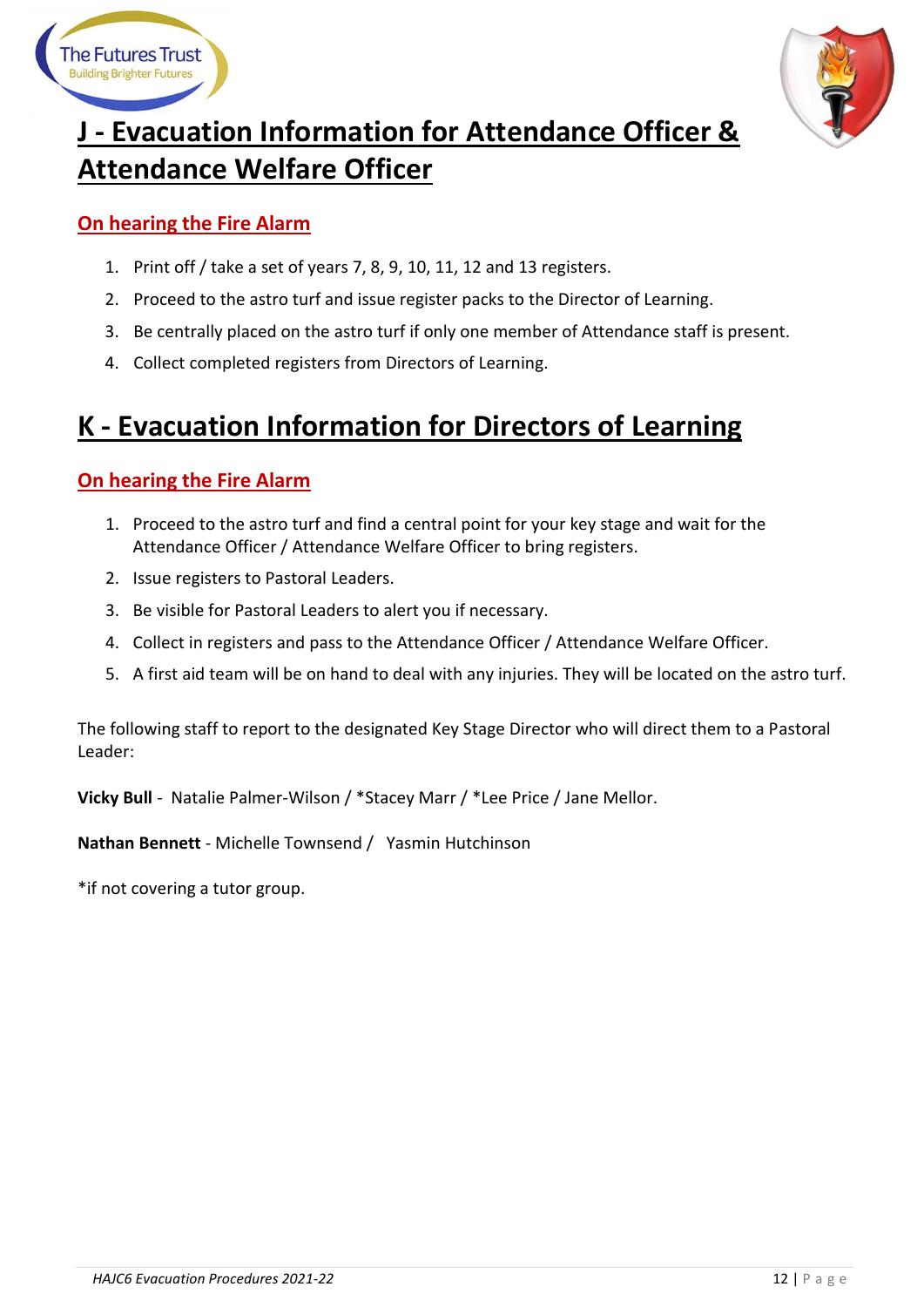



## <span id="page-12-0"></span>**L - Evacuation Information for Pastoral Leaders**

### **On hearing the Fire Alarm**

- 1. Proceed to your year group and wait for the Director of Learning to bring registers.
- 2. Distribute registers to Tutors.
- 3. Direct non-tutors allocated to your year to assist / support your year group.
- 4. Be visible for tutors to alert you if necessary.
- 5. Sweep the Tutor group lines and tick off Tutor groups once checks have been completed and you have found out if there are any missing students. Collect in registers and pass to the Director of Learning.
- 6. Report any missing students to the Director of Learning, or The Head of School.
- 7. A first aid team will be on hand to deal with any injuries. They will be located on the astro turf.

### **After "All Clear"**

1. Dismiss one tutor group at a time through the allocated gates and only let another group go once the gate is clear to minimise congestion.

### <span id="page-12-1"></span>**M - Evacuation Information for SEND Team**

#### **On hearing the Fire Alarm**

- 1. Escort the student(s) you are assisting in the classroom at the time of the fire alarm to their assembly point on the astro turf.
- 2. Proceed to the path outside Dorothy Goodman mobiles and register with the SENDCO.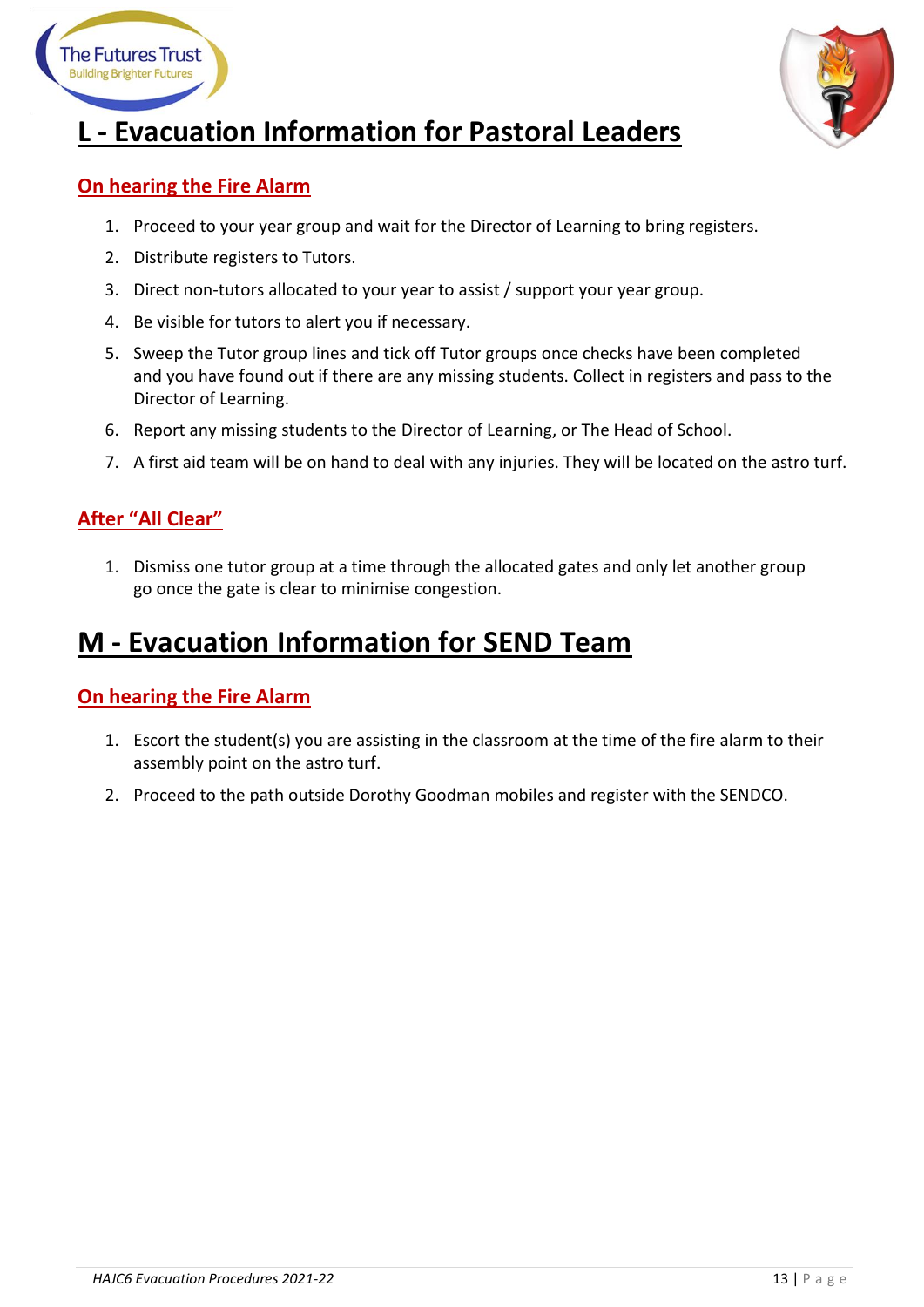



## <span id="page-13-0"></span>**N - Information for Duty Estates Staff**

### **On Hearing the Fire Alarm**

- 1. Open ALL Gates to the astro, Dorothy Goodman and by the Gym.
- 2. Check out alarm location once notified by The Operations Manager and confirm situation.
- 3. In the event of a fire, inform the Senior Site Officer who dials 999.
- 4. If it is a false alarm inform the Senior Site Officer.
- 5. Replace break glass or clean sensor if required.

### **After "All Clear"**

1. Ensure all gates are locked back up (Rob Lee / Peter Harrison to reset electronic gates).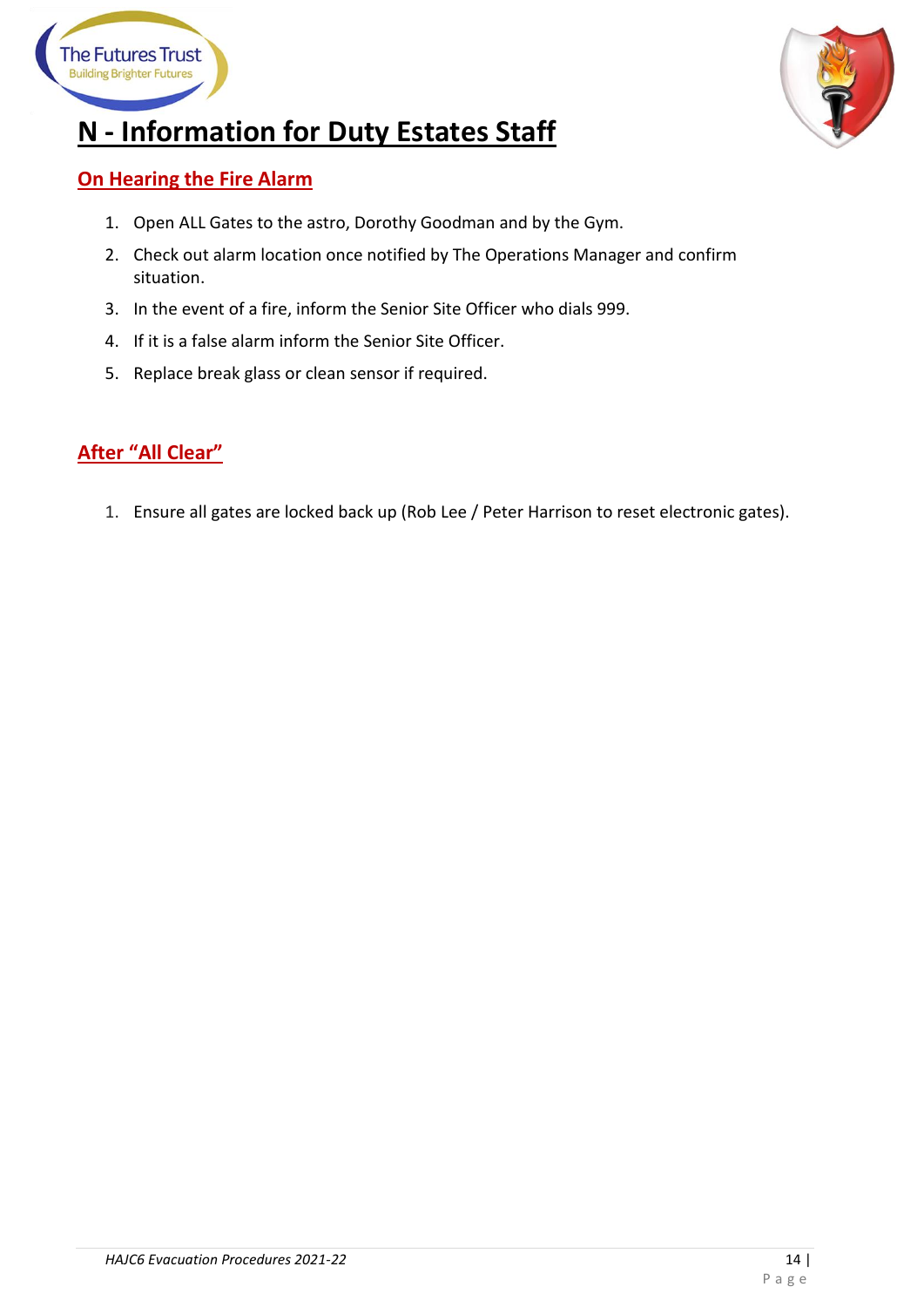



### <span id="page-14-0"></span>**O - Information for Senior Premises Officer**

### **On Hearing the Fire Alarm**

- 1. Proceed to the astro turf with "Area Clear" checklist.
- 2. Await evacuation reports from the Head Fire Officers.
- 3. Keep a list of evacuated areas that have been given the all clear.
- 4. Once all buildings have been cleared and checked, communicate the all clear information to The Head of School.
- 5. Inform the Operations Manager once all clear so the fire alarms can be silenced.
- 6. In the event of a fire, etc. coordinate with the relevant emergency services.
- 7. If it is a false alarm, inform the Head of School and the evacuation continues.
- 8. Once the site is safe, inform the Head of School to begin the dismissal of staff and students back into buildings.

### <span id="page-14-1"></span>**P - Information for Operations Manager**

### **On Hearing the Fire Alarm**

- 1. Go to the control panel and identify where the device has been activated.
- 2. Inform estates staff of the alarm location for them to investigate.
- 3. Silence Fire Alarms when prompted by Head of School / Senior Premises Officer

### <span id="page-14-2"></span>**Q - Information for the First Aid Team**

### **On Hearing the Fire Alarm**

- 1. If you are assisting a student(s) in the classroom at the time of the fire alarm, escort them to their assembly point on the astro turf.
- 2. Report to the Health & Well Being Officer on the astro turf.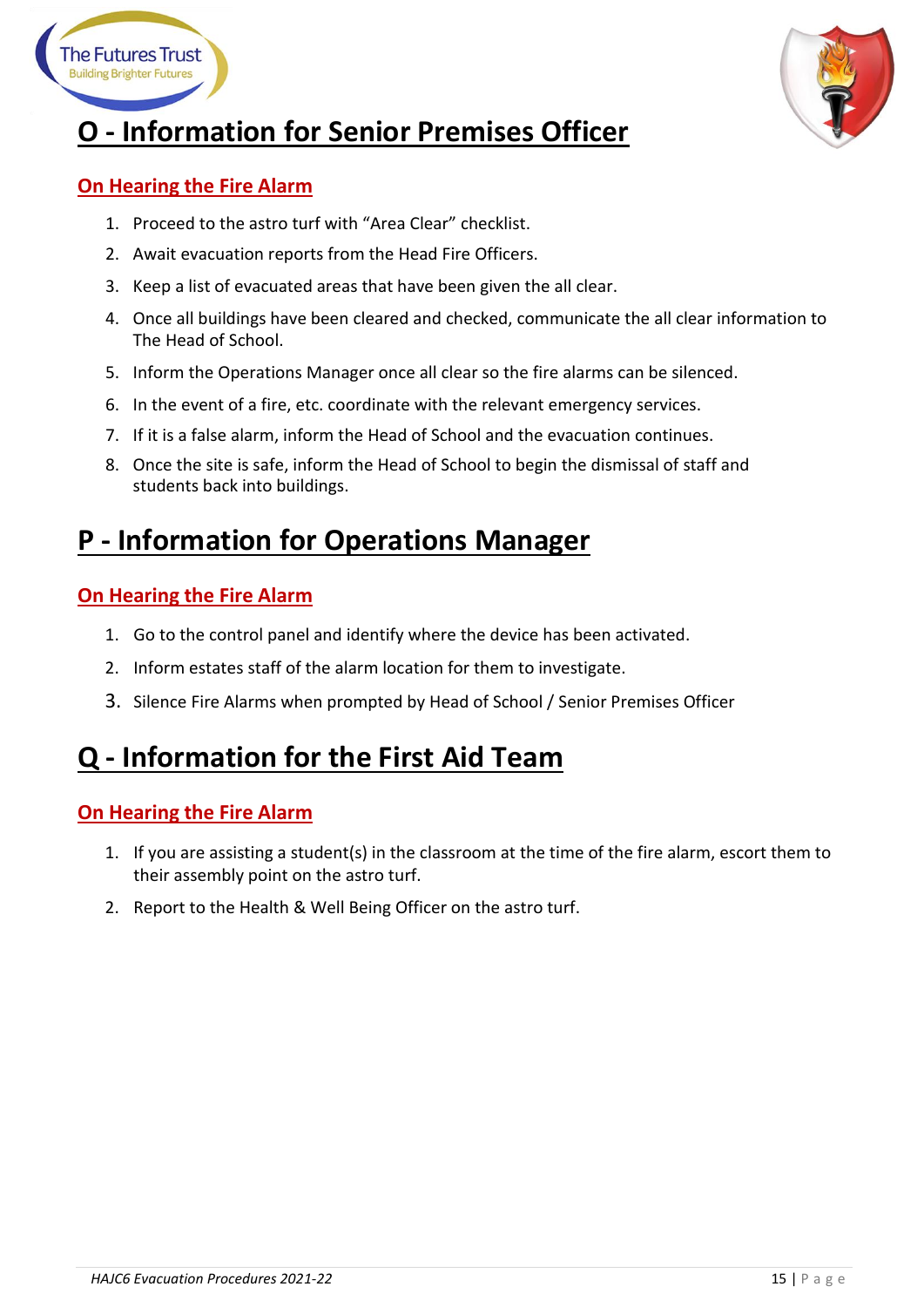



## <span id="page-15-0"></span>**R - Information for the Head of School**

### **On Hearing the Fire Alarm**

- 1. Proceed to the centre of the astro turf and be visible for the Senior Premises Officer / Directors of Learning / Pastoral Leaders / staff to contact you if required.
- 2. Await the all clear from the Senior Premises Officer who will inform you when all the buildings have been cleared via the Head Fire Officers.
- 3. Signal the all clear to staff and students by using radios via allocated SLT staff.
- 4. If it is a false alarm, the Senior Premises Officer will inform the Head of School and the evacuation continues.

### **After "All Clear"**

- 1. The Head of School is the first SLT member to leave and monitor students walking down the side of the swimming pool area and front courtyard.
- 2. Assigned SLT to liaise with Pastoral Leaders to start dismissal process via allocated gates.
- 3. Radio call to Rob Lee / Peter Harrison to ask for electronic gates to be closed.

### <span id="page-15-1"></span>**S - Information for the Senior Leadership Team**

### **On Hearing the Fire Alarm**

- 1. Proceed to the astro turf and support Tutors / Pastoral Leaders / Directors of Learning as identified on the table below.
- 2. Be on hand to provide support or assistance to staff and help to keep students calm.
- 3. Once the Head of School signals the all clear, ensure tutor groups are sent off the astro turf in an orderly and safe manner, through assigned gates to minimise congestion.

| Year <sub>7</sub> |                | Main Astro Entrance Gate                    |
|-------------------|----------------|---------------------------------------------|
| Year <sub>8</sub> | Vicky Bull     |                                             |
| Year 9            | Azizah Pathan  | Middle Astro Gate                           |
| Year 10           | Graeme Price   | <b>Field Gate</b>                           |
| Year 11           |                |                                             |
| Year 12 & 13      | Janet Paterson | 6 <sup>th</sup> Form to use Main and Middle |
|                   |                | Gate once main school have gone             |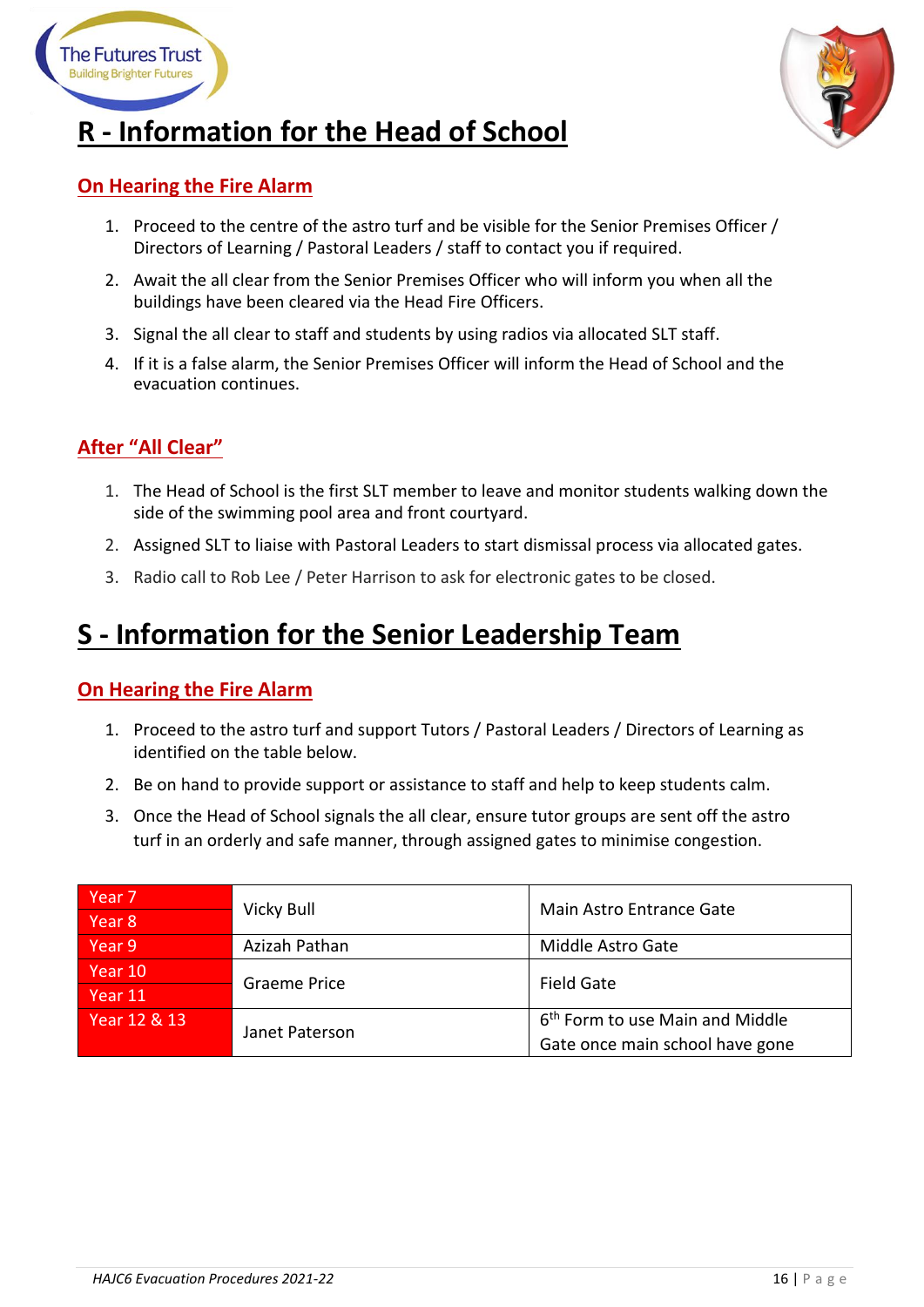



## <span id="page-16-0"></span>**T - Safety Guide for Visitors & Contractors at HAJC6**

As a visitor to the Academy you are required to comply with the Academy Health & Safety Policy, which supports the requirements for the Health & Safety at Work Act 1974.

### **On Arrival**

- 1. Sign in using the electronic signing in system located on the reception desk.
- 2. Wear your visitor pass whilst on the Academy site at all times.
- 3. Ensure you have parked in the visitor car park and your vehicle is not obstructing fire escapes, road access or other vehicles.

### **On Departure**

1. Report back to reception and sign out using the electronic system.

### **Emergency Evacuation Procedure**

- 1. On hearing the fire alarm, you should vacate the building immediately (do not use lifts).
- 2. Make your way to the area outside Reception and report to the Receptionist.
- 3. Do not leave the assembly point until further information is given.
- 4. Do not attempt to re-enter the building until told to do so.

#### **No Smoking Site**

• HAJC6 is a no smoking site and it is against the law to smoke anywhere on the Academy premises, indoors or outside. This includes E-Cigarettes.

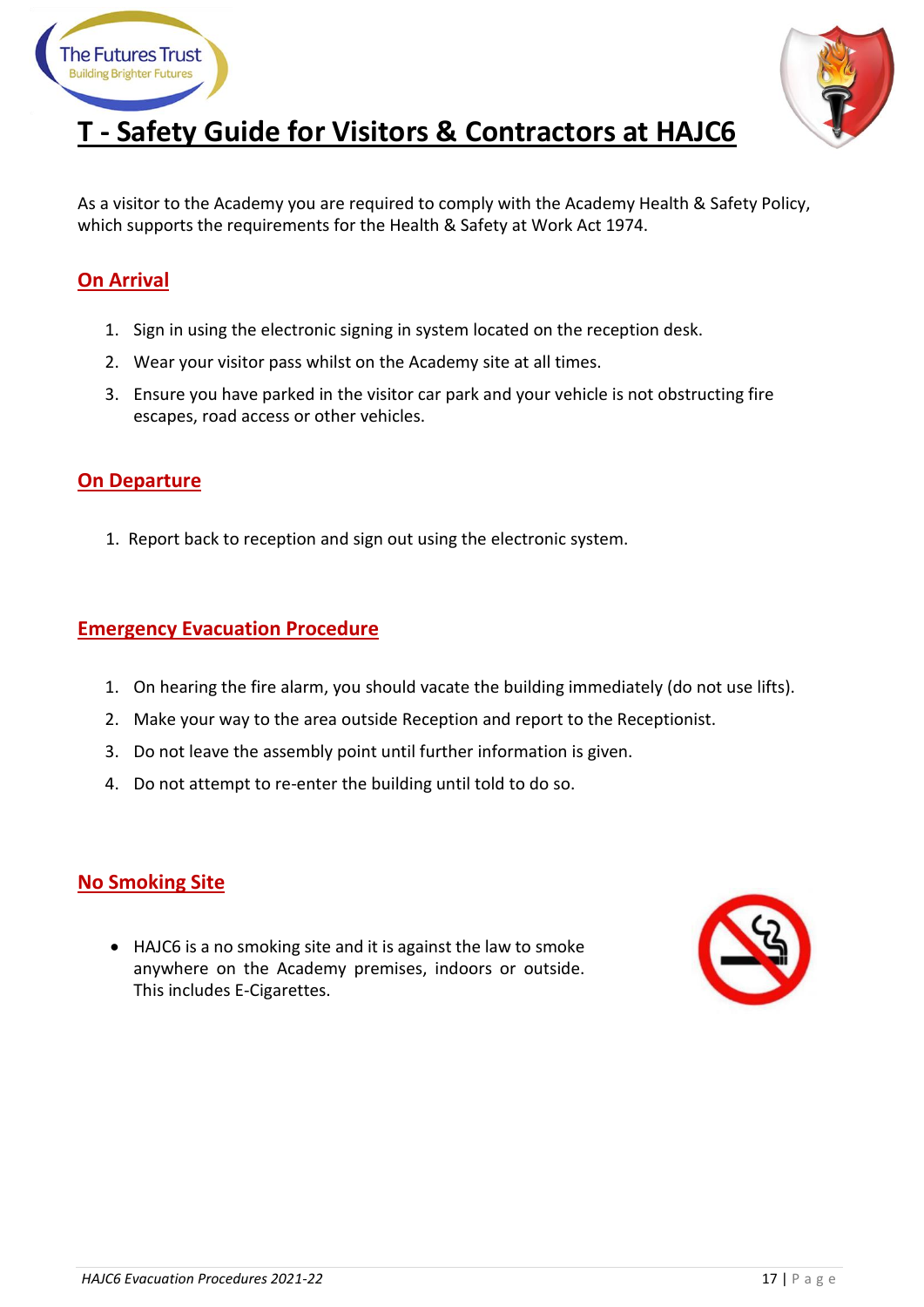



# <span id="page-17-0"></span>**U - Evacuation Procedure between the hours 16:00 - 08:00 and Weekends**

### **On Discovery of a Fire**

- 1. Operate nearest fire alarm call point / break glass.
- 2. Make your way to your designated fire point using the nearest external fire exit.
- 3. Assemble at your fire point.

### **On Hearing the Fire Alarm**

- 1. When the alarm sounds (the alarm is a continuous tone) evacuation commences, leaving through the nearest external door to the classroom. All fire routes have signs to the nearest external door. Once outside the building, make your way to the relevant assembly point as described in the table below. Should your route be blocked for any reason please use the safest alternative route without going into a building.
- 2. Stay at the assembly point until further instruction is given by the Estates Team.

| <b>Sports Block</b>                  |                                                            | Assemble in this area until the<br>all clear is given by the Estates                |
|--------------------------------------|------------------------------------------------------------|-------------------------------------------------------------------------------------|
| Reception / Admin Block              |                                                            |                                                                                     |
| <b>Student Support Centre</b>        |                                                            |                                                                                     |
| Library                              | Gravel Car Park located at the                             |                                                                                     |
| Main Hall / Foyer                    | front of the Academy                                       |                                                                                     |
| Main Kitchen                         |                                                            | <b>Team</b>                                                                         |
| Science                              |                                                            |                                                                                     |
| <b>Cleveland House</b>               |                                                            |                                                                                     |
| Humanities                           |                                                            |                                                                                     |
| Performing Arts                      |                                                            |                                                                                     |
| V-Block                              |                                                            | Assemble in this area until the<br>all clear is given by the Estates<br><b>Team</b> |
| <b>Mathematics including Mobiles</b> |                                                            |                                                                                     |
| English                              |                                                            |                                                                                     |
| Drama                                |                                                            |                                                                                     |
| Modern Foreign Languages             | Car Park area by Sixth Form<br>building opposite the Waste |                                                                                     |
| <b>Flexible Learning Centre</b>      | <b>Bins</b>                                                |                                                                                     |
| Sixth Form                           |                                                            |                                                                                     |
| Food Technology                      |                                                            |                                                                                     |
| Art, Design and Technology           |                                                            |                                                                                     |
| <b>Physics</b>                       |                                                            |                                                                                     |
| ICT                                  |                                                            |                                                                                     |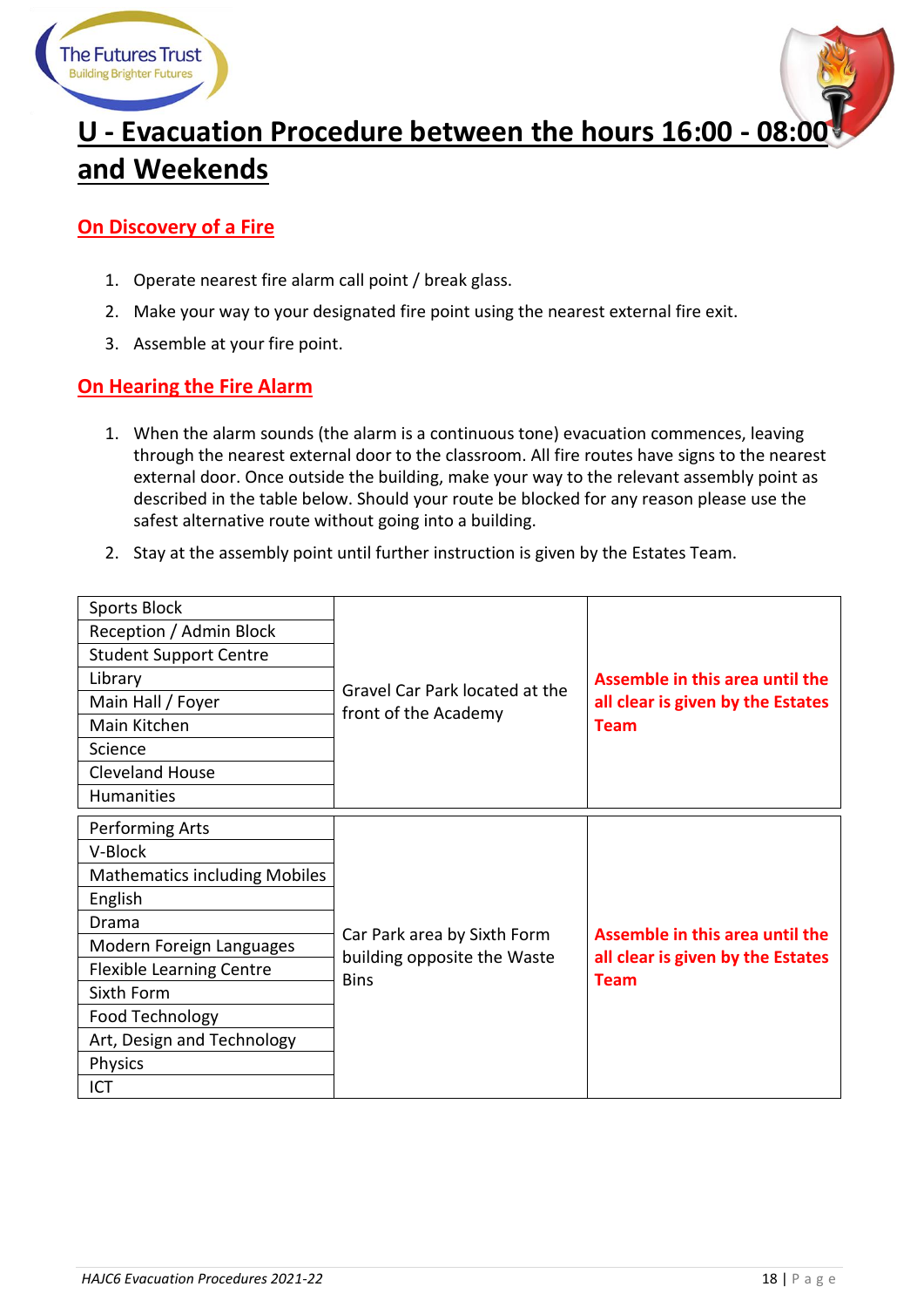| <b>The Futures Trust</b><br><b>Building Brighter Futures</b><br><b>Main Gate</b> | V – Tutor Arrangements                                                                       |                                                              | <b>Middle Gate</b>                                            | <b>Field Gate</b>                                                                                                                                                                                                                                    |
|----------------------------------------------------------------------------------|----------------------------------------------------------------------------------------------|--------------------------------------------------------------|---------------------------------------------------------------|------------------------------------------------------------------------------------------------------------------------------------------------------------------------------------------------------------------------------------------------------|
| <b>80GR</b><br><b>SWRH</b>                                                       | <b>8ACV</b><br><b>SHNHS</b>                                                                  |                                                              |                                                               | <b>11KEY</b><br><b>11ERS SANTAS DRAGO DRAGO DRAGO DRAGO DRAGO DRAGO DRAGO DRAGO DRAGO DRAGO DRAGO DRAGO DRAGO DRAGO DRAGO DRAGO DRAGO DRAGO DRAGO DRAGO DRAGO DRAGO DRAGO DRAGO DRAGO DRAGO DRAGO DRAGO DRAGO DRAGO DRAGO DRAGO DRAGO DRAGO DRAG</b> |
|                                                                                  | Year 8<br><b>Mrs Mason</b>                                                                   | Year <sub>7</sub><br><b>Ms French</b>                        | Year 9<br><b>Mrs Whittingham</b>                              | Year 10<br>Year 11<br><b>Mr Tallis</b><br><b>Ms Arnold</b>                                                                                                                                                                                           |
| 12PCK<br>12FRD<br>12CLM<br>12NBD                                                 | <b>Ms Bull - SLT</b>                                                                         |                                                              | <b>Mr Price - SLT</b>                                         | <b>Mr Bennett - KS4 Director of Learning</b><br><b>Miss Hall - Attendance Welfare Officer</b>                                                                                                                                                        |
| 12MRE<br>12KLY<br>12WKN<br>12HTO                                                 | <b>Year 14 Students</b>                                                                      |                                                              | <b>First Aid Team</b><br>Ms Hickman / Ms<br><b>Pathan-SLT</b> | <b>HAJC6 FIRE DRILL</b><br><b>ASTRO TURF</b><br><b>TUTOR GROUP</b>                                                                                                                                                                                   |
| 13YTS<br>13CHP<br>13FRA                                                          | <b>Mr Boast - KS5 Director of Learning</b><br><b>Ms Paterson - SLT</b><br><b>Mrs Tomkins</b> |                                                              |                                                               | <b>ARRANGEMENTS</b><br><b>JC6</b><br>$\sqrt{r}$                                                                                                                                                                                                      |
| 13JKN<br>13CLY<br><b>13CK</b>                                                    |                                                                                              | <b>13WRT</b><br><b>13DTC</b><br><b>13PRY</b><br><b>13JFR</b> | <b>13PEA</b><br><b>1788YL</b>                                 |                                                                                                                                                                                                                                                      |